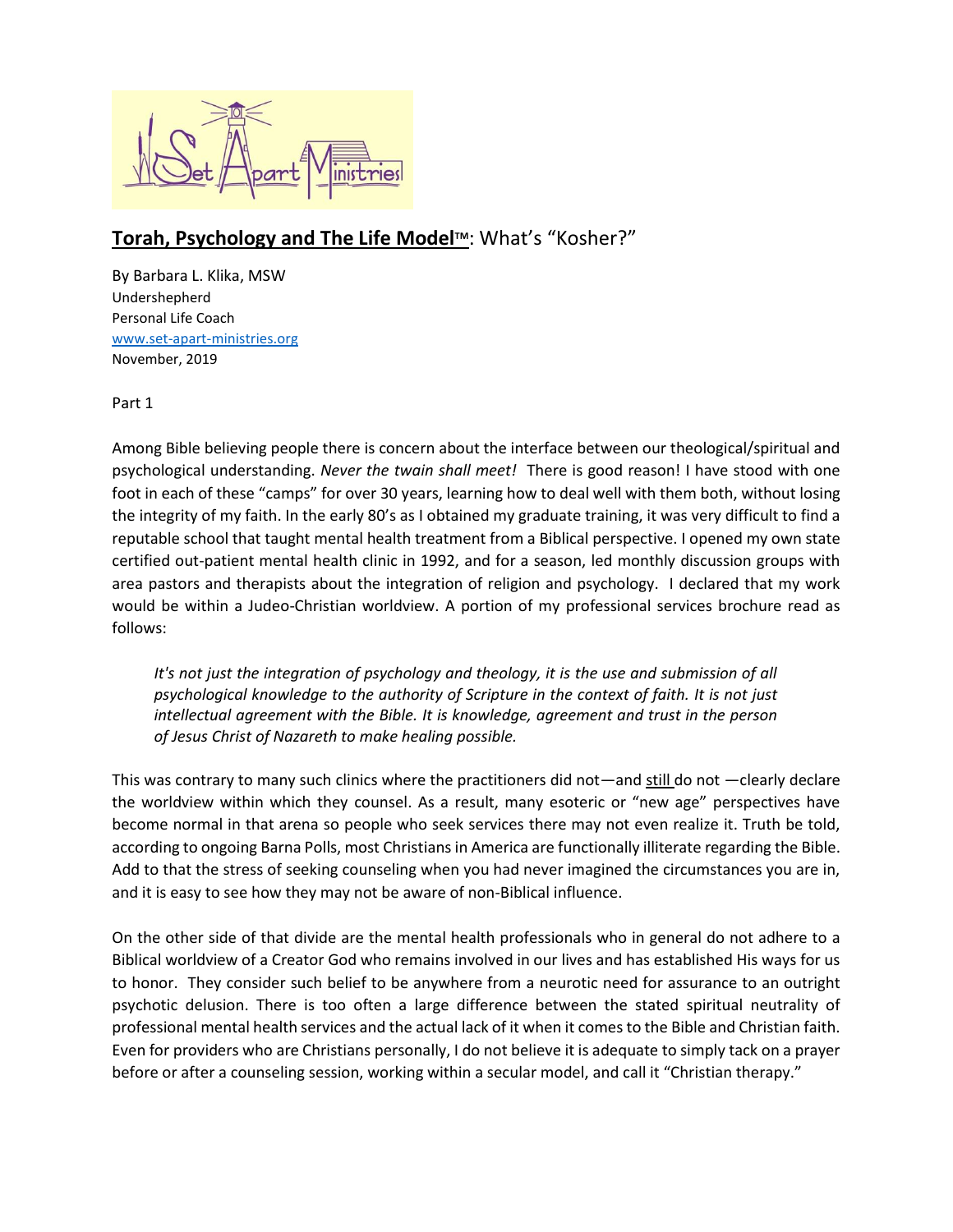Not only are there those who question someone of faith providing psychological services, when I came into the understanding that the Whole Word is still valid for today, and became Torah pursuant, it opened yet another avenue of confusion and potential suspicion. Now it isn't only the difference between a secular worldview and a Christian worldview; there are also differences between a traditional western Christian worldview and a Hebraic Messiah-centric worldview of both theology and of what constitutes the mind, will and emotions or the soul and the spirit, or the heart and the mind. Though we see in the Scriptures that we are to be dealing with matters of the spiritual realm as well as of the physical realm, what exactly that means or "looks like" can be very confusing.

In our Set Apart Ministries (SAM) community, we acknowledge the importance of both salvation and sanctification in the lives of those who honor Messiah. We have been using **The Life Model**TM as part of our "*halachah*," the way we walk, in our community since our beginning. It focuses on life and restoration, without the use of clinical diagnostic terms. Our SAM community has specific **Life Model** gatherings, along with our other gatherings, as well as weekly Shabbat study and worship.

For those new to us in Set Apart Ministries, I am writing to identify the history of how we came to this material, where we find value and where we differ, and how our use of it has been modified as we moved from a traditional Christian worldview to a Torah pursuant Messiah-centered worldview and lifestyle. In part 2, I will begin to address some of the specific teachings that are easily misunderstood or are just plain different! The English terminology regarding "man," "flesh," "soul," "heart," "mind," "spirit," "wisdom," and so forth, does not always allow one to distinguish some of the specifics that are more clear in the original Hebrew. It is also true that in Hebraic thought all of these aspects are really so fully integrated that they cannot be dealt with individually. Rather than the "either/or" of our western Greek thinking, the "both/and" nature of Hebraic thought also complicates presenting these concepts clearly in another language. The insertion of Greek terminology, especially that of the "sarx," does lead to some confusion. May *Yeshua haMaschiah* be lifted up in it all!

 $~\sim~$ 

Set Apart Ministries came into being "officially" on January 1, 2000, but it was in the making before that official start. As a Clinical Social Worker, first in a group practice, and then in my state certified mental health out-patient clinic, I had been seeing a large number of people who were severely traumatized through ritualistic, satanic abuse. I had never made a particular decision to take this direction, but in the late 1980's, I did choose to speak all over our area about my concerns about deceptions and various kinds of "new age" mentality that were subtly sliding into the church. Soon after that, I began to see new clients that were seeking freedom from witchcraft and other traumatic occult histories. In part, this led to my break away from the group practice into my own, allowing me to declare that I practiced within the scope of a Judeo-Christian worldview. I was all too aware of the alternate worldviews that had made their presence known within the mental health field as well.

I had already determined my need to be as clear as possible about Scriptural teaching if I were going to declare myself "officially" practicing within a Biblical worldview. I didn't want to risk doing "Christianity according to Barb!" My Lutheran upbringing gave me some familiarity with the Bible, and a relationship with Jesus, but certainly not an in-depth theological understanding to allow me to integrate it with my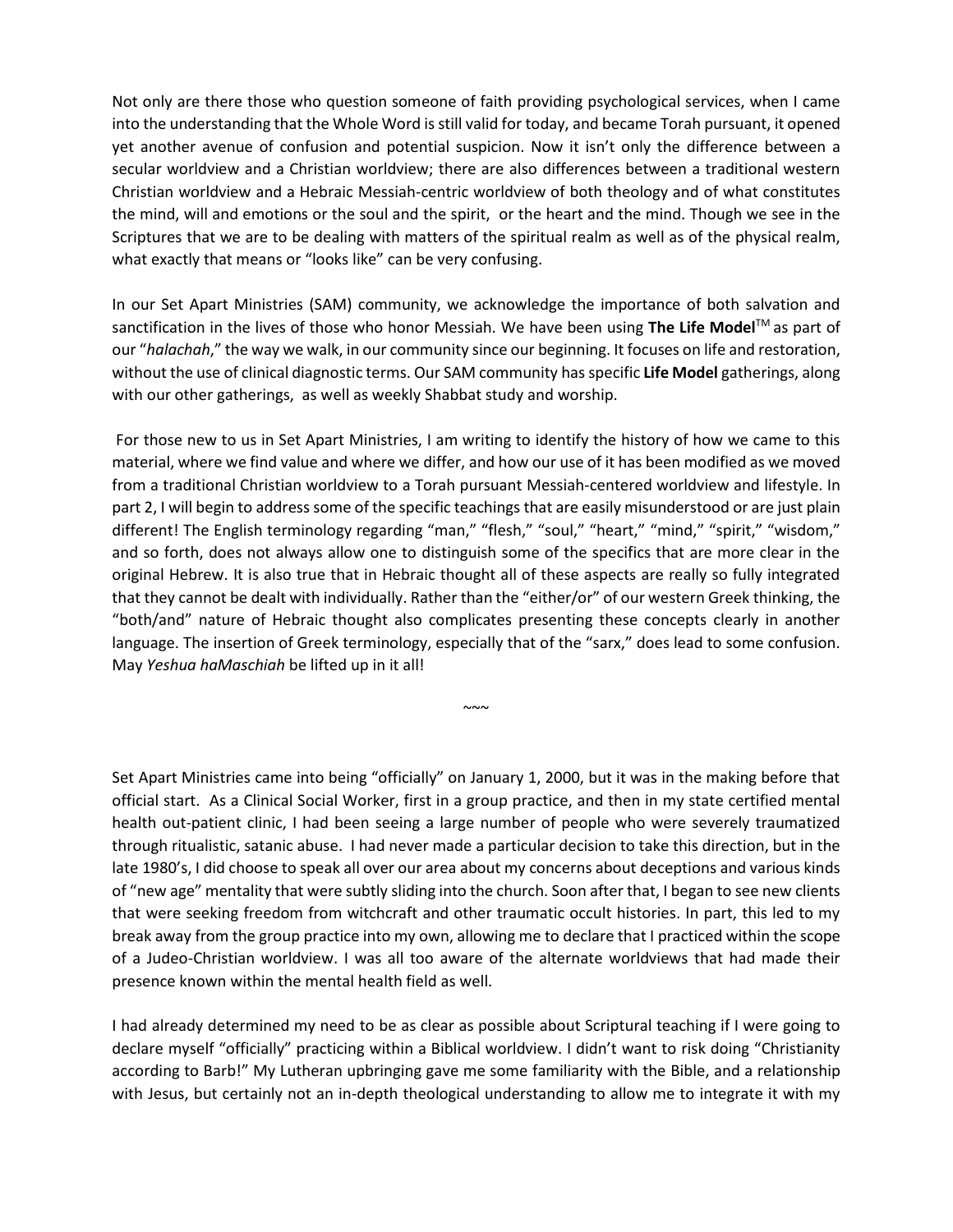profession. (In those days, there were few places one could be trained as a Christian therapist.) I completed a two-year Teacher Training course in the Bethel Series, giving me a comprehensive systematic overview of the entire Word as part of my training to make that declaration. This is where Janell Schroeder and I met, becoming prayer partners at that time. I had already begun the process of weeding out my professional materials that I viewed as incompatible with my understanding of Biblical Truth.

In the search for reliable, coherent and Biblically sound teaching for dealing with the severe trauma, seen in DID/Dissociative Identity Disorder and various personality disorders and so forth, I knew pretty quickly that my own faith journey was foundationally relevant. I couldn't possibly be of help to people suffering not only physical and sexual abuse, and psychological issues with mind, will and emotions, but also from invasions and trauma in their spirit if I didn't know clearly who I was and Whose I was. That became abundantly clear as I witnessed demonic manifestations in my clients and needed to know how to respond!

Over a three year time period, I searched out and studied the matter from every psychological and psychiatric perspective and then every spiritual perspective I could find, from historical material of a hundred years ago to the most current....all the way from a Jesuit perspective found in Malachi Martin's book, Hostage to the Devil to every identified denomination that would address the issues, and some "Bible church" leaders perspectives as well. There were "grains of truth" that seemed to stand through all these various perspectives, as well as mentoring from my senior pastor at the time, who had spent many years ministering to survivors of satanic ritual abuse. Eventually this led me to a conference that met every other year with people from all around the world who were standing with similarly traumatized people. All were drawing near to our Father and His Son, Jesus of Nazareth, no matter their denominational background, in their desire to learn more than just the psychological needs but also the spiritual needs for recovery.

Among that group was pastor/psychologist E. James Wilder, PhD who was with a group of professionals at Shepherd's House in Pasadena, CA who were treating many, many survivors. They were actively seeking out ways to help them most effectively without further traumatizing them in the process. They were actively seeking out the most current research on how the brain is affected by trauma, and the impact it has on relationships and the development of maturity, so that they could find ways to bring restoration. They recognized the importance of having a strong community to support the people as they recovered. They saw that usually it would be a community of faith that might step up to help. They also saw how poorly equipped even the most well-intentioned people were. They began to actively use prayer in their work, as were many of those in attendance, including me. This was a VERY BIG DEAL for anyone trained in professional mental health services because it was viewed by other professionals as disreputable to include prayer in treatment! (I was once turned down for speaking at a holistic spirituality conference because I was "too Christian." That was fine with me!)

Wilder et al also recognized that the need was so deep and wide, around the world, that it wasn't feasible for there to be enough professionally trained providers to reach all. They saw the wreckage of families in America and the horrors of genocide in Rwanda and elsewhere. They saw the need to provide simple ways to help people in community mature in themselves and help others in need of that maturity and trauma recovery. They prayed and studied and searched; finally compiling what we now know as **"The Life Model TM Living from the Heart Jesus Gave You."** From the foreword: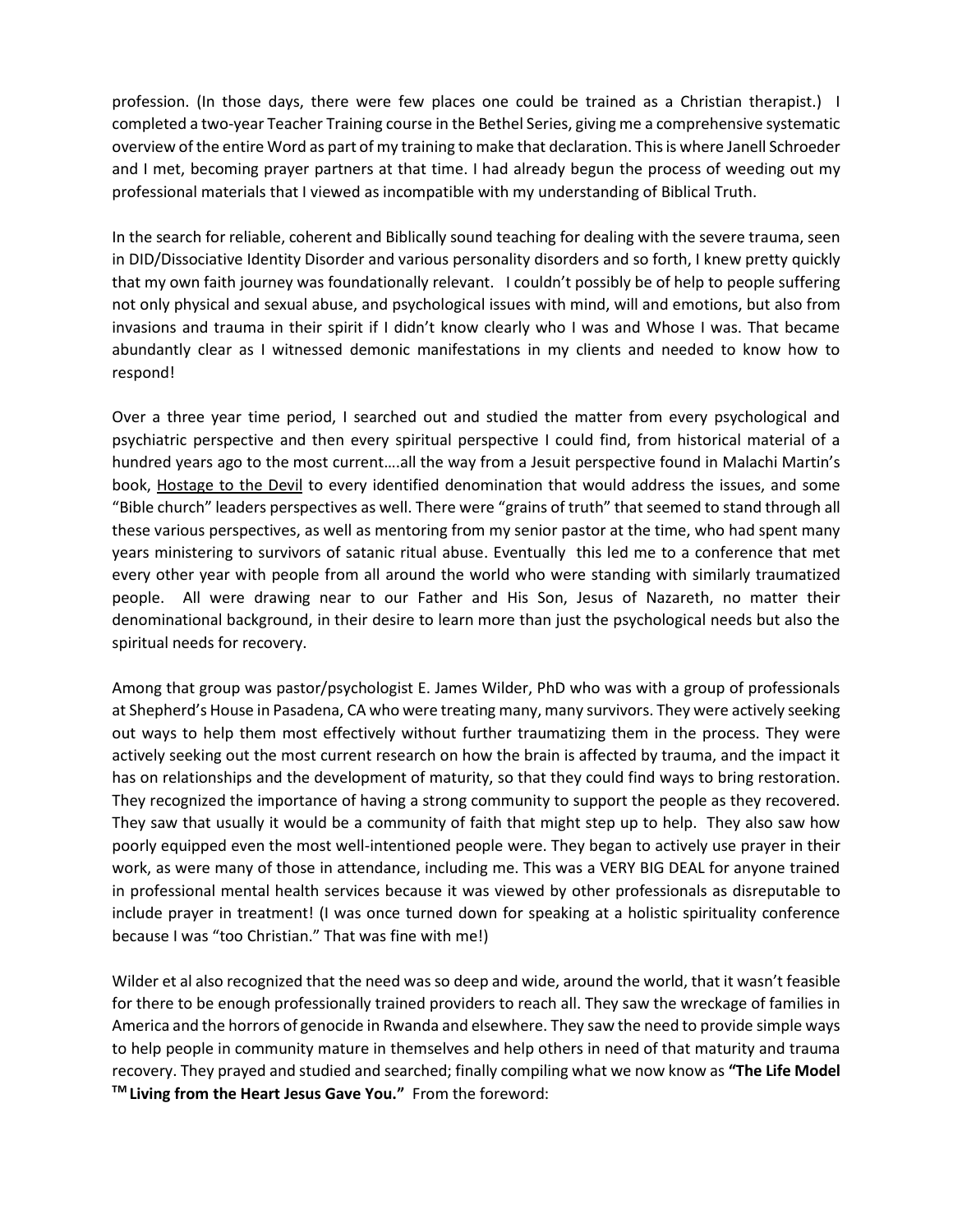*The Life Model is a unifying approach to ministries of counseling, recovery, pastoral care, prayer ministry, deliverance, inner healing, child rearing, body life and health. The Life Model is a multigenerational model of redemption and maturity from conception to death. While the Life Model incorporates the best in science and medicine, we were careful to create a model that was not based on Western education, but rather on a biblical worldview that is thousands of years old and well tested for the transformation of identity, character and culture.* 

*The Life Model has three distinctive features. First, it depends on multigenerational community for the formation of maturity. Second, it depends on an Immanuel Lifestyle where God's interactive presence informs all we do and creates "shalom." In shalom, everything is in the right place, at the right time in the right amount for God's people. The third distinctive feature of the Life Model comes from the specific learned, relational skills needed for a mature human identity. …The absence of key relational skills and maturity are almost always behind failures of ministers, ministries and missions.* <sup>1</sup>

The needs of the severely traumatized clients were beyond the scope of my clinic services which led to a season of prayer and fasting, resulting in the founding of Set Apart Ministries (SAM). Perhaps it will be obvious then, as to why I understood to use the **Life Model** for the basis of the personal recovery and maturity work that was needed. Janell Schroeder (a co-founder along with my husband, Bob) also stood with me and the survivors. She pursued much training in these matters. We had only a very few other support people. The people we were serving in SAM were primarily those with severe trauma initially though it wasn't long before we began to see the impacts of what might be considered "normal" trauma in the more general population as well. It became less of "us" and "them" between helpers and help-ees, and more about how YHWH was working in all of us. Many of those who began with us had already fallen out of various congregations where there was no one who knew how to handle their multiple, ongoing issues, inexplicable behavior and especially demonic manifestations.

During this time period, Janell, Bob and I had already begun to study the Word from a Hebraic perspective and were in the process, ourselves, of realizing that we could hardly expect to help people step out of practices that are not included among Yah's instructions for His people if we were still in them ourselves! Yet, we were already seeing the benefits of the material provided through the **Life Model** in helping us help others. The ability to identify specific markers of what a healthy growing person looks like in each stage, from infancy, through childhood, adult, parent and elder, was tremendously helpful as we identified what was needed for each person. The observations of which kinds of struggles and difficulties in one's earlier life had likely led to some of the current problems, along with specific workable ideas for how a family or a community can come alongside to bring restoration were —and remain— invaluable to us.

As noted by Wilder, parts of this needed recovery could only happen in a healthy functional community when people's biological families were so destructive! I had thought at first that other people who were "strong" in maturity and faith would be willing to come along side us to support those in need, but sadly,

<sup>1</sup> **The Life Model: Living from the Heart Jesus Gave You;** by E. James Wilder, et al; Fifteenth Anniversary Study Edition, Revised 2013, pages vii-viii.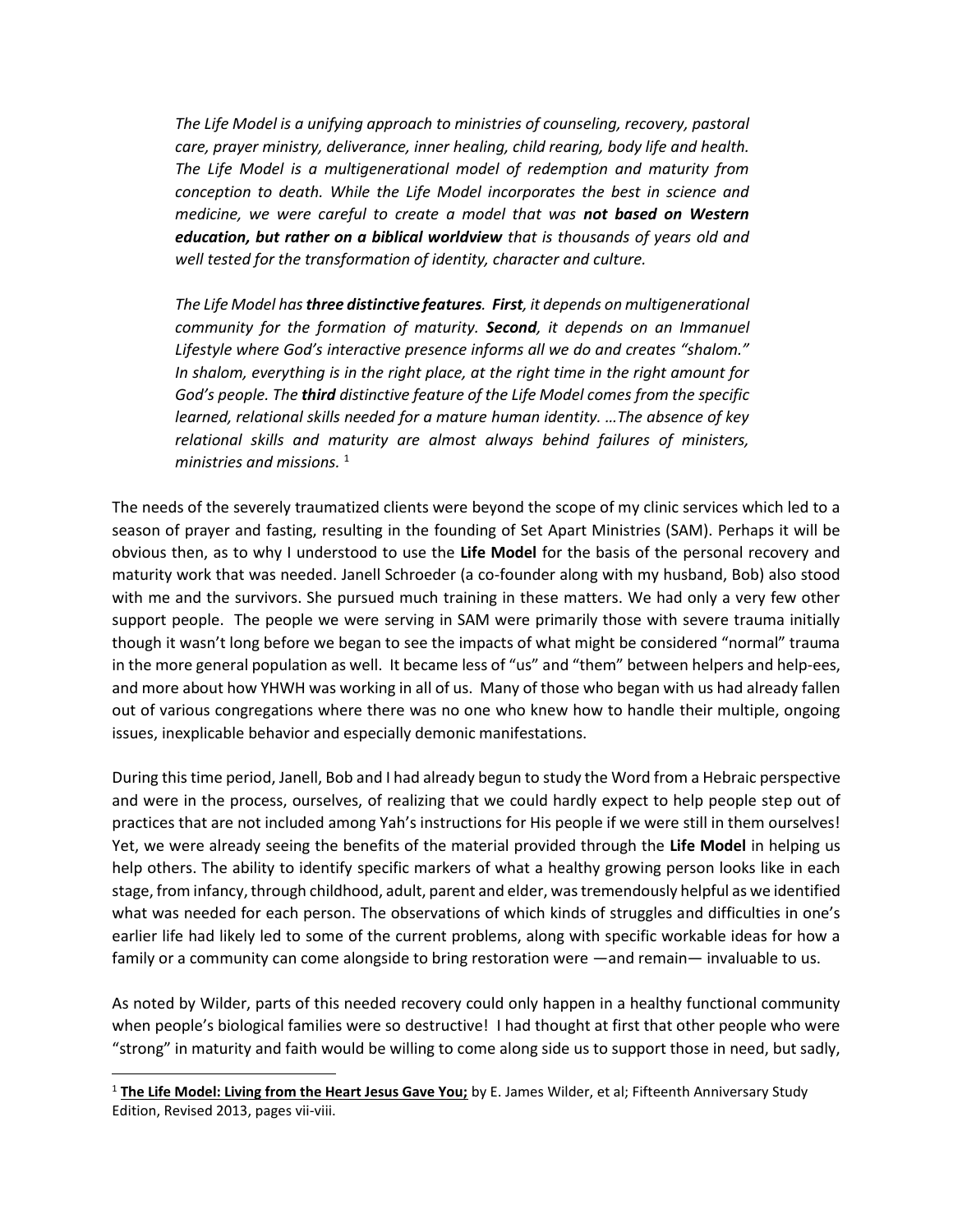found that there were far more people in need of help than people willing to help….it seems it was mostly those who had experienced much pain who were willing to stand with others who have endured pain, as we all found restoration together.

When it seemed obvious to us that we needed to stand on the Truth of the Whole Word as being valid for today in order to best stand with those in need for recovery and restoration in all ways—physically, emotionally, relationally, spiritually —we lost some of the survivors and support people who wanted to remain within traditional Christian practice. We did not desire or direct this division, but when we began to schedule our activities around Shabbat and eventually the Feasts, the practical differences became evident and were not well received by those who did not understand. It was about this time, that we also understood that our Abba was "expanding our borders" from standing with those coming out of satanic ritualistic abuse background, to also stand with those choosing to return to the ancient paths, stepping out of traditional Christian expression of faith practices.

Here, you can go back to the original lengthy quote (emphasis mine) from **The Life Model** to see this sentence:

> *…we were careful to create a model that was not based on Western education, but rather on a biblical worldview that is thousands of years old and well tested for the transformation of identity, character and culture.* <sup>2</sup>

**The Life Model** contains very useful information about the issues of community, relationships, maturity and recovery, but it is written within the scope of traditional Christian theology of the past two thousand years. It was developed with the theological understanding that Jesus intended there to be a new church birthed at what is called Pentecost. (We recognize that as Shavuot.) When the material moves beyond the basic instruction, we know that there are some concepts presented that are not consistent with our "Whole Word of Torah valid for today" perspective that goes back to the Beginning.

## **For us, the Torah is the plumbline.**

In SAM, we are dealing with both Papa's Torah- the Word, and Mama's Torah-the development of character and maturity (Proverbs 1:8-9). (Please see further explanation of this concept in the *Be Ye Set Apart* PowerPoint presentation on our website home page.) In our pursuit of mature relationships and restoration of His people, any materials we draw from are always subject to Torah being the foundation; for correction as needed to be in accordance with His Word as best we understand it.

## *Relational Joy and The Life Model*

*The Life Model has spread quietly to many Christian groups: Evangelical, Anglican, Coptic, Roman Catholic, Eastern Rite Catholic,* 

 $2$  Ibid.